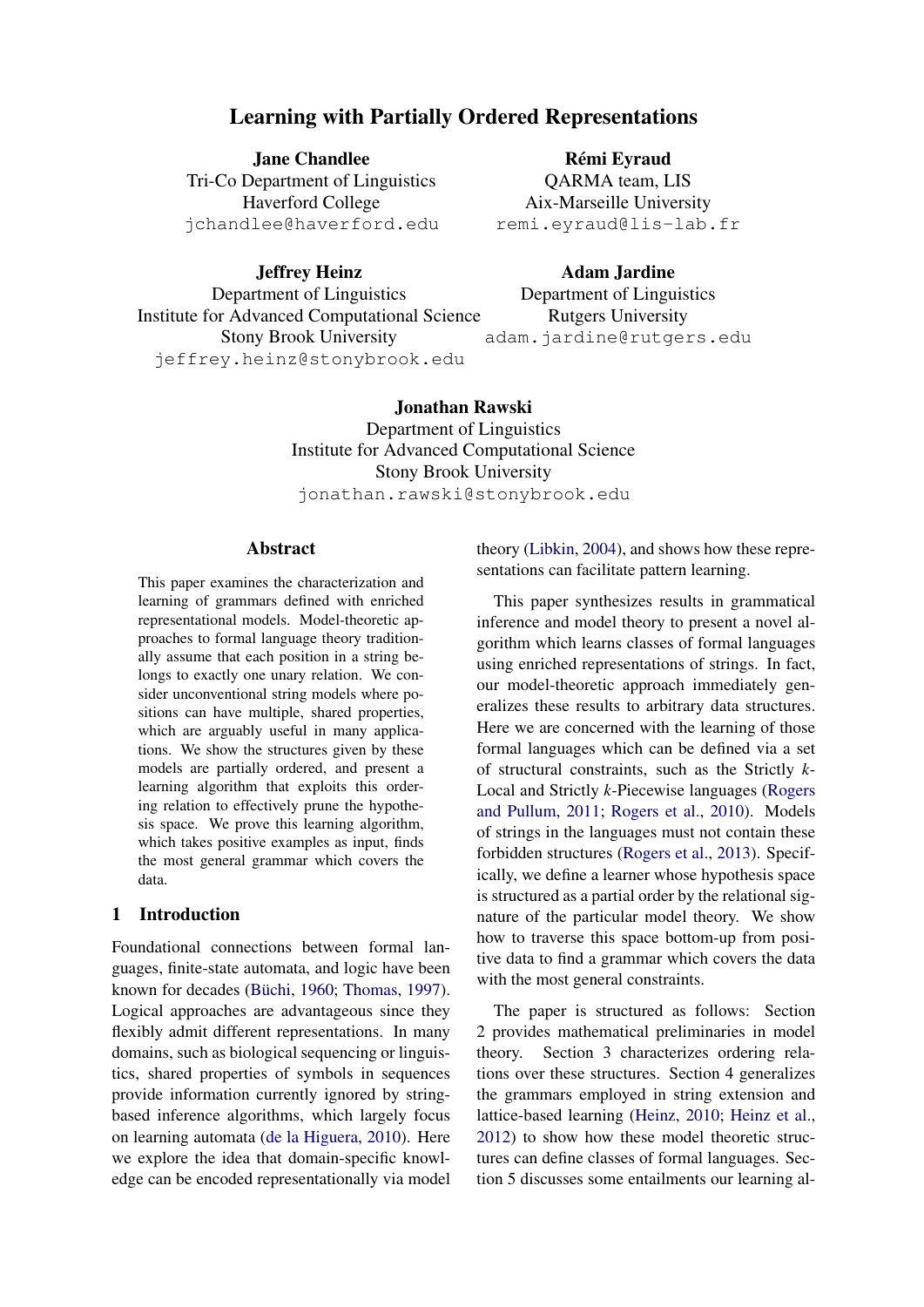<span id="page-1-0"></span>

Figure 1: Visualizations of the successor (left) and precedence (right) models of *abba*.

gorithm takes advantage of. Section 6 defines a learning problem and criteria for selecting adequate solutions. Section 7 presents a general-tospecific, bottom-up algorithm which provably satisfies the learning criteria. Section 8 concludes the paper.

## 2 Preliminaries

#### 2.1 Elements of Language Theory

The set of all possible finite strings of symbols from a finite alphabet  $\Sigma$  and the set of strings of length  $\leq n$  are  $\Sigma^*$  and  $\Sigma^{\leq n}$ , respectively. The unique empty string is represented with  $\lambda$ . The length of a string *w* is  $|w|$ , so  $|\lambda| = 0$ . If *u* and *v* are two strings then we denote their concatenation with *uv*. If *w* is a string and  $\sigma$  is the *i*th symbol in *w* then  $w_i = \sigma$ , so  $abcd_2 = b$ .

The set of prefixes of  $w$ , Pref( $w$ ), is  ${p \in \Sigma^* \mid (\exists s \in \Sigma^*)[w = ps]},$  the set of suffixes of *w*,  $\text{Suff}(w)$ , is  $\{s \in \Sigma^* \mid (\exists p \in \Sigma^*)[w = ps]\},$ the set of substrings, Substr $(w)$ , is  $\{u \in \Sigma^* \mid (\exists l, r \in \Sigma^*)[w = lur]\}, \text{ and}$ the set of subsequences, Subseq $(w)$  =  $u_1 u_2 \cdots u_n$   $\exists v_0 \cdot v_1 \cdots v_n \in \Sigma^* [w = v_0 u_1 v_1 \cdots u_n v_n]$ 

#### 2.2 Elements of Finite Model Theory

Model theory, combined with logic, provides a powerful way to study and understand mathematical objects with structures [\(Enderton,](#page-9-8) [2001\)](#page-9-8). In this paper we only consider finite relational mod-els [\(Libkin,](#page-9-2) [2004\)](#page-9-2) of strings in  $\Sigma^*$ .

Definition 1 (Models). *A* model signature *is a tuple*  $S = \langle D; R_1, R_2, \ldots, R_m \rangle$  *where the domain D is a finite set, and each R<sup>i</sup> is a ni-ary relation over the domain.* A model for a set of objects  $\Omega$  *is a total, one-to-one function from* Ω *to structures whose type is given by a model signature.*

For example, a conventional model for strings in  $\Sigma^*$  is given by the signature  $\Gamma^{\lhd} \stackrel{def}{=} \langle D; \lhd, [R_{\sigma}]_{\sigma \in \Sigma} \rangle$  and the function  $M^{\lhd}$ :  $\Sigma^* \to \Gamma^{\lhd}$  such that  $M^{\lhd}(w) \stackrel{def}{=} \langle D^w; \lhd, [R^w_{\sigma}]_{\sigma \in \Sigma} \rangle$ where  $D^w \stackrel{def}{=} \{1,\ldots,|w|\}$  is the domain,

 $\varphi \stackrel{\text{def}}{=} \{(i, i+1) \in D \times D\}$  is the successor relation which orders the elements of the domain, and  $[R^w_{\sigma}]_{\sigma \in \Sigma}$  is a set of  $|\Sigma|$  unary relations such that for each  $\sigma \in \Sigma$ ,  $R_{\sigma}^{w}$  $\stackrel{def}{=}$  {*i*  $\in$  *D<sup>w</sup>* | *w*<sub>*i*</sub> =  $\sigma$ }. We will usually omit the superscript *w* since it will be clear from the context.

For example, with  $\Sigma = \{a, b, c\}$  and the model above for strings, we have  $M^{\triangleleft}(abba)$  =  $\{D = \{1, 2, 3, 4\}; \triangleleft = \{(1, 2), (2, 3), (3, 4)\}, R_a =$  $\{1,4\}, R_b = \{2,3\}, R_c = \emptyset$ .

Figure [1](#page-1-0) illustrates  $M^{\triangleleft}(abba)$  on the left.

Another conventional model is the precedence model, with the signature  $\Gamma^{\lt} \stackrel{def}{=} \langle D; \lt, ,[R_{\sigma}]_{\sigma \in \Sigma} \rangle$ . It differs from the successor model only in that the order relation is defined with general precedence  $\langle \xi | \xi | (i, j) \in D \times D | i \leq j \rangle$  (Büchi, [1960;](#page-9-0) [Mc-](#page-9-9)[Naughton and Papert,](#page-9-9) [1971;](#page-9-9) [Rogers et al.,](#page-9-5) [2013\)](#page-9-5). Under this signature, the string *abba* has the following model.

 $M^{<}(abba)$  =  $\langle D = \{1,2,3,4\};\leq$  $\{(1,2),(1,3),(1,4),(2,3),(2,4),(3,4)\}$ *, R<sub>a</sub>*  $\{1,4\}, R_b = \{2,3\}, R_c = \emptyset$ .

Figure [1](#page-1-0) illustrates  $M<sup>{\leq}(abba)</sup>$  on the right.

The model-theoretic framework is not unique to strings. It extends to arbitrary data structures by expanding parts of the model signature. For example, [Rogers](#page-9-10) [\(2003\)](#page-9-10) describes a model-theoretic characterization of trees of arbitrary dimensionality where the domain *D* is a Gorn tree domain [\(Gorn,](#page-9-11) [1967\)](#page-9-11). This is a hereditarily prefix closed set *D* of node addresses, that is to say, for every  $d \in D$  with  $d = \alpha i$ , where  $i \in \mathbb{N}$ ,  $\alpha \in \mathbb{N}^*$  it holds that  $\alpha \in D$ , and for every  $d \in D$  with  $d = \alpha i \neq \alpha 0$ , then  $\alpha(i-1) \in D$ .

In this view, a string may be called a onedimensional or unary-branching tree, since it has one axis along which its nodes are ordered. In a standard tree mdoel signature, the set of nodes is ordered by two binary relations, "dominance" and "immediate left-of". Suppose *s* is the mother of two nodes *t* and *u* in some standard tree, and also assume that *t* precedes *u*. Then we might say that *s* dominates the string *tu*. Standard or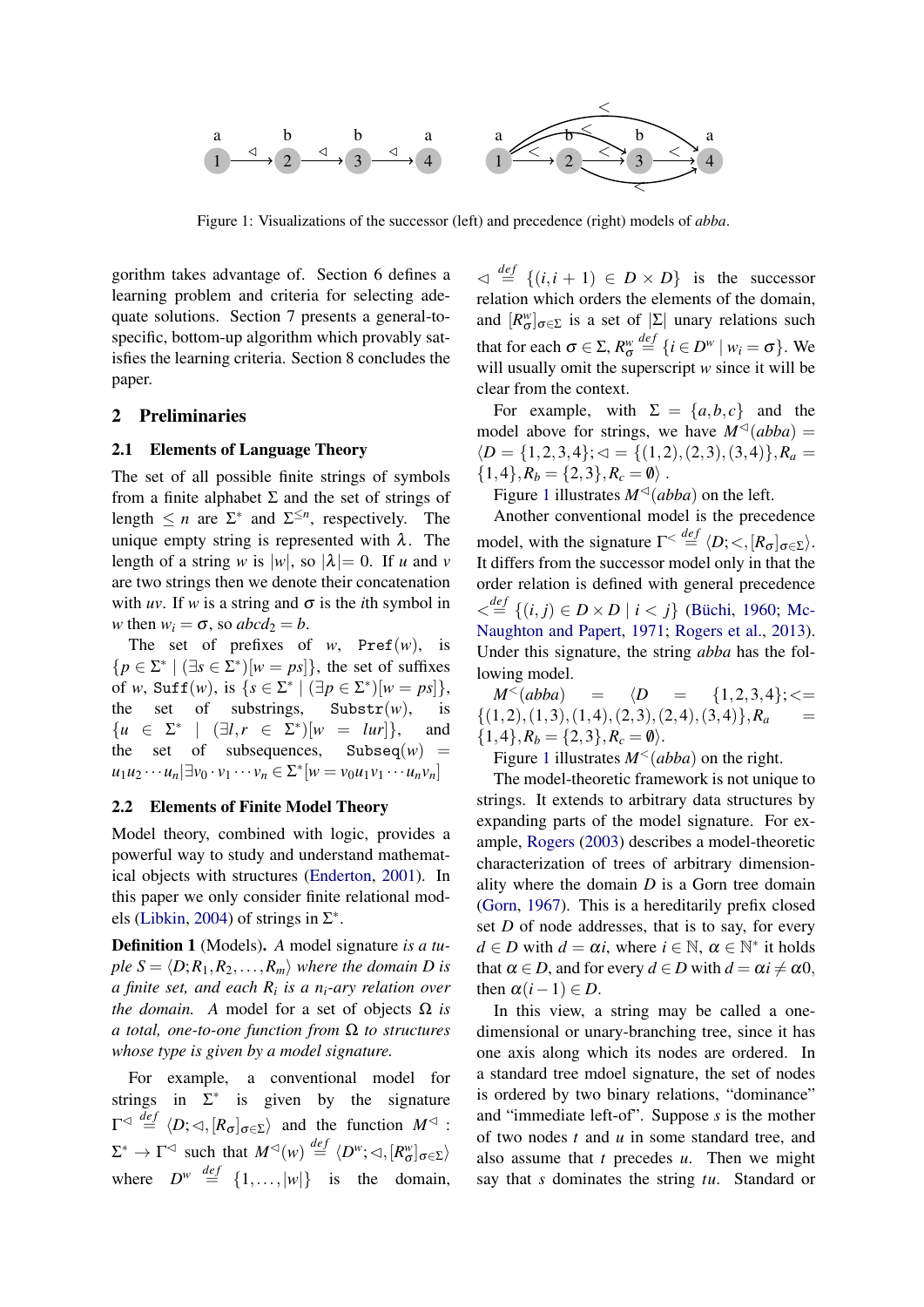two-dimensional trees, then, relate nodes to onedimensional trees (strings) by immediate dominance. A three-dimensional tree relates nodes to two-dimensional, i.e. standard trees, corresponding to Tree-Adjoining Grammar derivations. In general, a *d*-dimensional tree is a set of nodes ordered by *d* dominance relations such that the *n*-th dominance relation relates nodes to  $(n-1)$ dimensional trees (for  $d = 1$ , single nodes are zero-dimensional trees).

While a Gorn tree domain as written encodes these dominance and precedence relations implicitly, we may explicitly write them out modeltheoretically so that a signature for a  $\Sigma$ -labeled 2*d* tree is  $\Gamma^{\triangleleft \prec} = \langle D; \triangleleft, \prec, [R_{\sigma}]_{\sigma \in \Sigma} \rangle$  where  $\triangleleft$  is the "immediate dominance" relation and ≺ is the "immediate left-of" relation. Model signatures that include transitive closure relations of each of these have also been studied.



Figure 2: 2-dimensional tree model. Dominance and precedence relations shown with solid/dashed and dotted lines, respectively

#### 2.3 Unconventional Word Models

Whereas [Rogers](#page-9-10) [\(2003\)](#page-9-10) generalized conventional word models to trees, here we generalize word models in a different way. Conventional string models are the successor and precedence models introduced previously. What makes these models conventional is the unary relations which essentially label each domain element with a single, mutually exclusive, property: the property of being some  $\sigma \in \Sigma$ .

In contrast, unconventional models for strings recognize that distinct alphabetic symbols may share properties, and expands the model signature by including these properties as unary relations [\(Strother-Garcia et al.,](#page-10-1) [2016;](#page-10-1) [Vu et al.,](#page-10-2) [2018\)](#page-10-2). For example, a conventional model of  $\Sigma = \{a, \ldots, z, A, \ldots, Z\}$  would include 52 unary relations, one for each lowercase and capital letter. On the other hand, an unconventional model might only include 27: 26 for the letters, and one unary relation Capital. Then, letters A and a share the 'A' property and A additionally has the property of being Capital.

In linguistics, speech sounds are commonly decomposed into binary features based on their phonetic properties. So the set of segments  $\{z, z, d, b, q, \ldots\}$  all share the property +Voice, meaning the vocal cords are activated, while the segments  $\{s, f, t, p, k, \dots\}$  share the property -Voice, meaning the vocal cords are not activated. Thus unconventional models may refer to individual features in defining grammatical constraints, rather than each individual segment.

Different representations of strings and trees provide a unified perspective on well-known subclasses of the regular languages from a modeltheoretic and logical perspective [\(Thomas,](#page-10-0) [1997;](#page-10-0) [Rogers et al.,](#page-9-5) [2013\)](#page-9-5). However, they also open up new doors for grammatical inference by allowing one to consider other models for strings [\(Strother-](#page-10-1)[Garcia et al.,](#page-10-1) [2016;](#page-10-1) [Vu et al.,](#page-10-2) [2018\)](#page-10-2).

## 3 Subfactors, Superfactors, Ideals and Filters

We sometimes refer to the model of a string *w* as a *structure*. However, structures are more general in that they correspond to any mathematical structure conforming to the model signature. As such, while a model of a string *w* will always be a structure, a structure will not always be a model of a string *w*. The *size* of a structure *S*, denoted |*S*|, coincides with the cardinality of its domain.

We next wish to introduce a partial ordering over structures. To do so, we must define the terms *connected, restriction*, and *factor*. For each structure  $S = \langle D; \langle A, R_1, \ldots, R_n \rangle$  let the binary "connectedness" relation *C* be defined as follows.

*C*  $\frac{def}{=}$  $\{(x, y) \in D \times D \mid \exists i \in$  $\{1...n\}, \exists (x_1...x_m) \in R_i, \exists s,t \in \{1...m\}, x =$  $x_s, y = x_t$ 

Informally, domain elements *x* and *y* belong to *C* provided they belong to some non-unary relation. Let  $C^*$  denote the symmetric transitive closure of *C*.

Definition 2 (Connected structure). *A structure*  $S = \langle D; \lhd, R_1, R_2, \ldots, R_n \rangle$  *is* connected *iff for all*  $x, y \in D$ ,  $(x, y) \in C^*$ .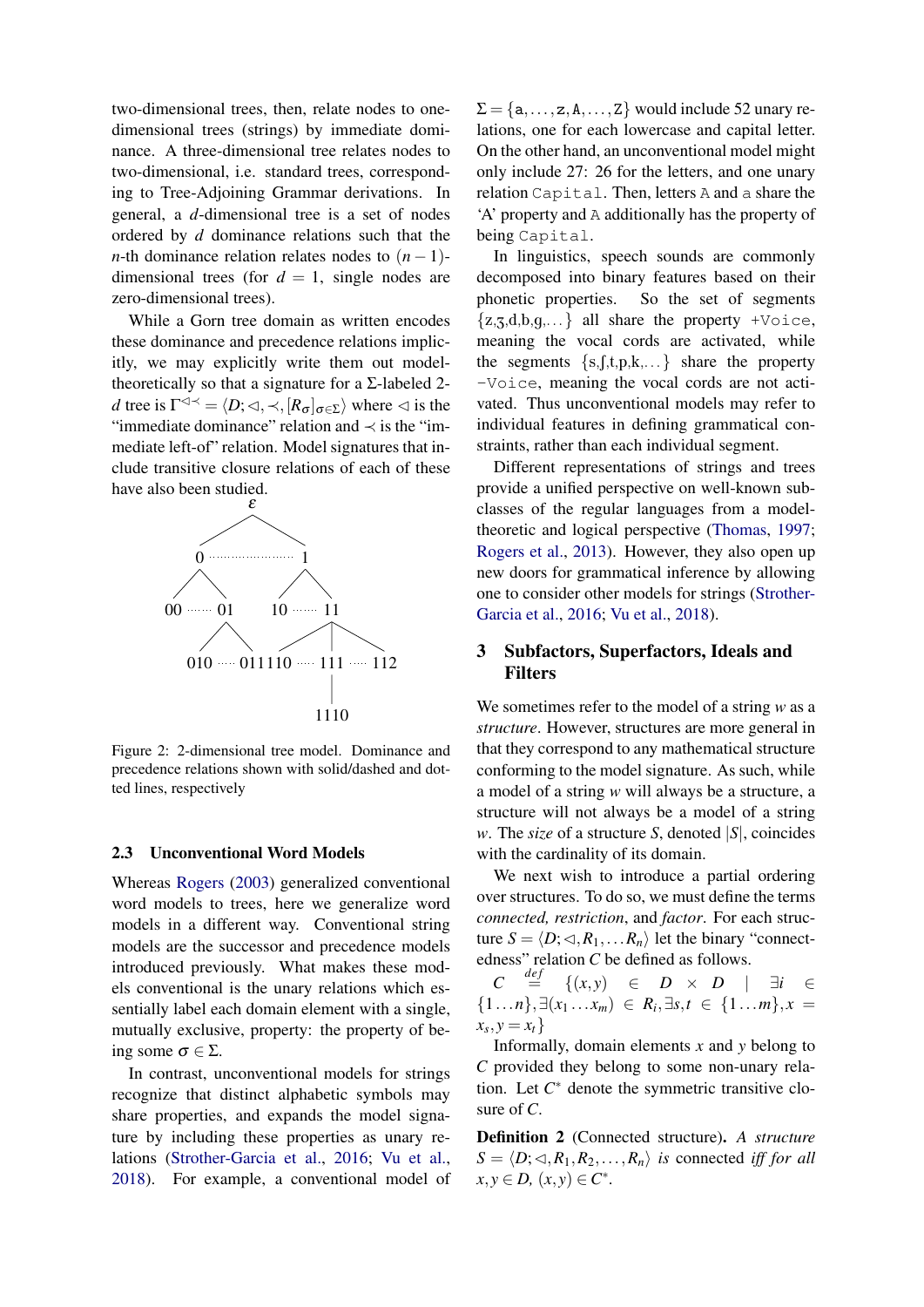For example,  $M^{\triangleleft}(abba)$  above is a connected structure. However, the structure  $S_{ab, ba}$  shown below which is identical to  $M<sup>{\triangleleft}</sup>$  (abba) except it omits the pair (2,3) from the order relation is not connected since none of  $(1,3),(1,4),(2,3)$  nor (2,4) belong to  $C^*$ .  $S_{ab, ba} = \langle D = \{1, 2, 3, 4\}; \triangleleft =$  $\{(1,2),(3,4)\},R_a=\{1,4\},R_b=\{2,3\},R_c=\emptyset$ 

a  
\n
$$
1 \xrightarrow{\vartriangleleft} 2 \xrightarrow{\qquad \qquad 3 \xrightarrow{\qquad \qquad 4}
$$

Note that no string in  $\Sigma^*$  has structure  $S_{ab, ba}$  as its model.

<span id="page-3-0"></span>**Definition 3.**  $A = \langle D^A; \triangleleft, R_1^A, \ldots, R_n^A \rangle$  is a restriction of  $B = \langle D^B; \triangleleft, R_1^B, \ldots, R_n^B \rangle$  iff  $D^A \subseteq D^B$ *and for each m-ary relation*  $R_i$ *, we have*  $R_i^A$  *=*  $\{(x_1 \ldots x_m) \in R_i^B \mid x_1, \ldots, x_m \in D^A\}.$ 

Informally, one identifies a subset *A* of the domain of *B* and strips *B* of all elements and relations which are not wholly within *A*. What is left is a restriction of *B* to *A*.

Definition 4. *Structure A is a* subfactor *of structure B*  $(A \sqsubseteq B)$  *if A is connected, there exists a restriction of B denoted B', and there exists h* :  $A \rightarrow$ *B*<sup> $\prime$ </sup> such that for all  $a_1, \ldots, a_m \in A$  and for all  $R_i$  in *the model signature: if*  $h(a_1), \ldots, h(a_m) \in B'$  *and*  $R_i(a_1,...a_m)$  *holds in A then*  $R_i(h(a_1),...h(a_m))$ *holds in B'. If*  $A \sqsubseteq B$  *we also say that B is a super*factor *of A.*

In other words, properties that hold of the connected structure *A* also hold in a related way within *B*.

If  $A \subseteq B$  and  $|A| = k$  then we say *A* is a *k*-subfactor of *B*. ∗ , and for any model  $M$  of  $\Sigma^*$ , let the subfactors of *w* be Subfact $(M, w) = \{A \mid A \sqsubseteq M(w)\}\$ and the *k*-subfactors of *w* be Subfact<sub>*k*</sub> $(M, w)$  =  ${A \mid A \subseteq M(w), |A| \leq k}.$  We also define  $\text{Subfact}(M, \Sigma^*)$  to be  $\bigcup_{w \in \Sigma^*} \text{Subfact}(M, w)$  and  $\text{Subfact}_{k}(M, \Sigma^*)$  to be  $\bigcup_{w \in \Sigma^*} \text{Subfact}_{k}(M, w)$ . When *M* is understood from context, we write Subfact $(w)$  instead of Subfact $(M, w)$ . We define the sets of superfactors  $\text{Supflact}(M, w)$  and Supfact(*M*,Σ ∗ ) similarly.

Observe that  $(\text{Subfact}(M, w), \sqsubseteq)$  is a partially ordered set (poset). The next definition and lemma establishes that models of strings are principal elements of ideals and filters.

Definition 5 (Ideals). *A subset I of a poset is an Ideal if*

• *I is non-empty*

- *for every x in I,*  $y \le x$  *implies that y is in I*
- *for every x*, *y in I, there exists some element z in I, such that*  $x \le z$  *and*  $y \le z$ *.*

The dual of an ideal is a filter.

Definition 6 (Filters). *A subset F of a poset is a* filter *iff*

- *F is non-empty*
- *for every x in F,*  $x \leq y$  *implies that y is in F*
- *for every x*, *y in F, there exist some element z in F, such that*  $z \leq x$  *and*  $z \leq y$ *.*

Definition 7 (Principal Ideals, Filters and Elements). *For any poset*  $\langle X, \leq \rangle$ *, the smallest filter containing*  $x \in X$  *is a* principal filter *and* x *is the* principal element *of this filter. Similarly, the smallest ideal containing*  $x \in X$  *is a* principal ideal *and x is the* principal element *of this ideal.*

Remark 1. *Given a model M of* Σ <sup>∗</sup> *and*  $k > 0$ , Subfact<sub>k</sub> $(M, w)$  *is a principal ideal in* Subfact(*M*,Σ ∗ ) *whose principal element is M*(*w*)*.* Supfact*<sup>k</sup>* (*M*,*w*) *is a principal filter in* Supfact(*M*,Σ ∗ ) *whose principal element is*  $M(w)$ *. The empty structure*  $\langle \emptyset; \emptyset, \ldots \emptyset \rangle$  *is a sub-* $\textit{factor of every structure in \text{Subfact}(M,\Sigma^*)}.$ 

The next two propositions show how this representational perspective unifies the treatment of substrings and subsequences. They are subfactors under the successor and precedence models, respectively. A string  $x = x_1 \cdots x_n$  is a substring of *y* iff there exists *l*, *r* such that  $y = lxr$ . String *x* is a subsequence of *y* iff there exists  $v_0, v_1, \ldots, v_n$  such that  $w = v_0 x_1 v_1 \cdots x_n v_n$ .

Proposition 1 (Substrings are subfactors under *M*<sup> $\triangleleft$ </sup>). *For all strings*  $x, y \in \Sigma^*$ , *x is a substring of y*  $if f M^{\lhd}(x) \sqsubseteq M^{\lhd}(y)$ .

*Proof.* Note that the result trivially holds for  $x =$  $\lambda$ : we restrict ourselves to the case  $x \neq \lambda$ . Let  $M^{\lhd}(x) = \langle D^x; \lhd, [R^x_{\sigma}]\rangle$  and  $M^{\lhd}(y) = \langle D^y; \lhd, [R^y_{\sigma}]\rangle$  $(\Rightarrow)$ . Suppose *x* is a substring of *y*: it exists  $l, r$  such that  $y = lxr$  =  $\sigma_1 \ldots \sigma_{|l|} \sigma_{|l|+1} \ldots \sigma_{|l|+|x|} \sigma_{|l|+|x|+1} \ldots \sigma_{|l|+|x|+|r|}.$ This implies that, for all *i*,  $1 \le i \le |x|$ ,  $d \in R^y$  $\sigma_{|l|+i}$ iff  $d \in R^x_{\sigma_i}$ . Thus, if we set the isomorphism  $\phi$ to be such that  $\phi(i) = |l| + i$  for  $1 \le i \le |x|$ , we have  $\phi(M^{\lhd}(x))$  that is a restriction of  $M^{\lhd}(y)$ , and therefore  $M^{\lhd}(x) \sqsubseteq M^{\lhd}(y)$  by definition.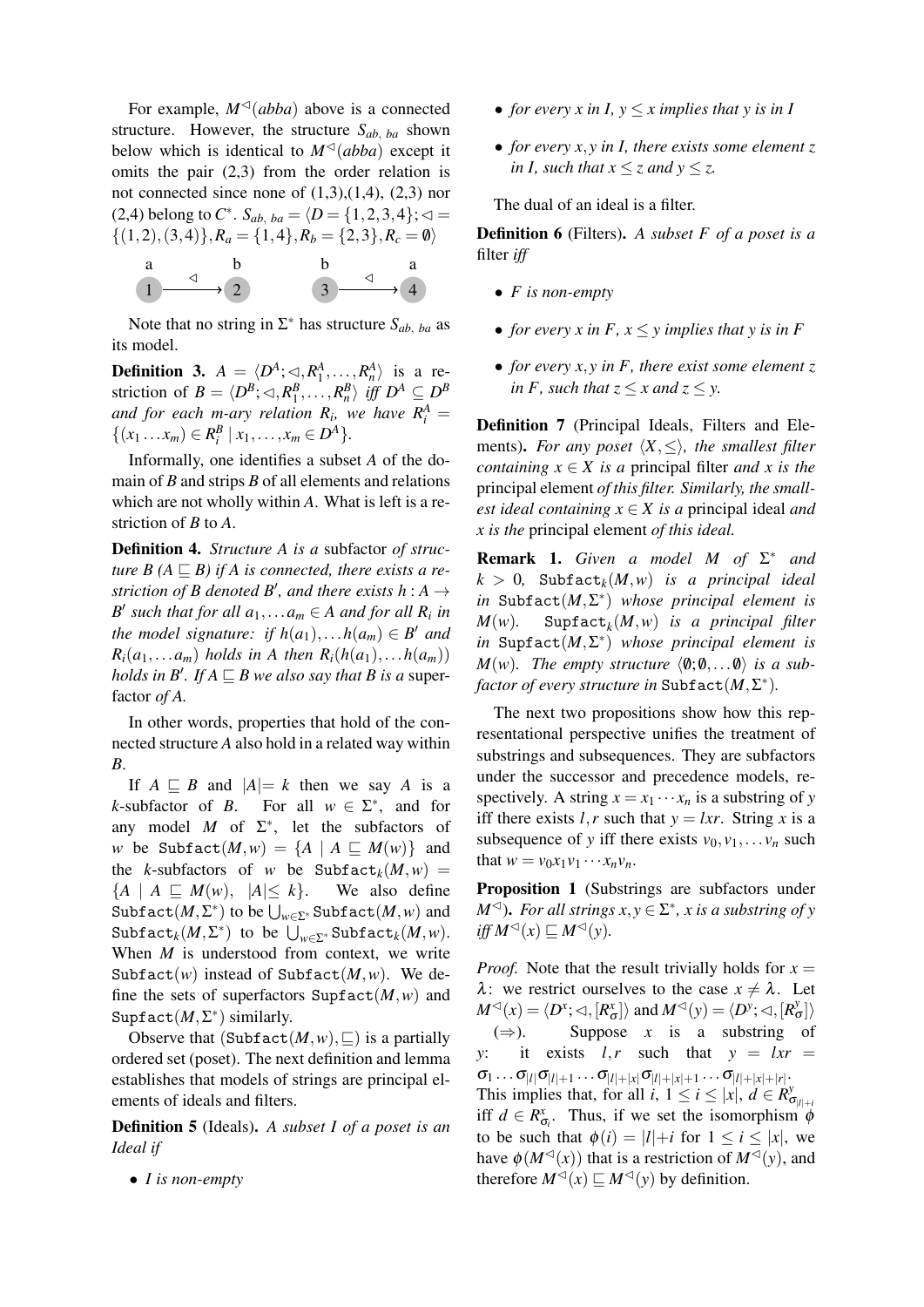$(\Leftarrow)$ . Let *y* be the sequence of letters  $\sigma_1 \dots \sigma_{|\nu|}$ and suppose  $M^{\lhd}(x) \sqsubseteq M^{\lhd}(y)$ : there exists a isomorphism  $\phi : \{1, \ldots, |x|\} \rightarrow \{1, \ldots, |y|\}$  such that  $\phi(M^{\lhd}(x))$  is a restriction of  $M^{\lhd}(y)$ . This means that  $\phi(D^x) \subseteq D^y$  and for all  $\sigma: \phi(R^x_{\sigma}) = {\phi(i) \in \mathbb{R}^n}$  $R_{\sigma}^{\gamma} \mid \phi(i) \in \phi(D^{\chi})\}$  (Definition [3\)](#page-3-0). This implies that  $x = \sigma_{\phi(1)} \dots \sigma_{\phi(|x|)}$ . Given that  $\lhd = \{(i, i +$ 1)  $\in D \times D$ , we have  $\phi(i+1) = \phi(i) + 1$  and thus there exist *l* and *r* in  $\Sigma^*$  such that  $y =$  $l\sigma_{\phi(1)}\dots\sigma_{\phi(|x|)}r = lxr$ .  $\Box$ 

Proposition 2 (Subsequences are subfactors under *M*<sup> $\le$ </sup>). *For all strings*  $x, y \in \Sigma^*$ , *x is a subsequence*  $of$  *y iff*  $M^<(x) \sqsubseteq M^<(y)$ .

*Proof.* We leave this proof to the Reader since it is of similar nature to the previous one.  $\Box$ 

## 4 Grammars, Languages, and Language Classes

Factors can define grammars, formal languages, and classes of formal languages. Usually a model signature provides the vocabulary for some logical language. Sentences in this logical language define sets of strings as follows. The language of a sentence  $\phi$  is all and only those strings whose models satisfy  $\phi$ . Within the regular languages, many well-known subregular classes can be characterized logically in this way [\(McNaughton and](#page-9-9) [Papert,](#page-9-9) [1971;](#page-9-9) [Rogers and Pullum,](#page-9-3) [2011;](#page-9-3) [Rogers](#page-9-5) [et al.,](#page-9-5) [2013;](#page-9-5) [Thomas,](#page-10-0) [1997\)](#page-10-0).

Intuitively, the grammars we are interested in consist of a finite list of *forbidden* subfactors, whose largest size is bounded by *k*. Strings in the language of this grammar are those which do not contain any forbidden subfactors. In this way these grammars are like logical expressions which are "conjunctions of negative literals" [\(Rogers](#page-9-5) [et al.,](#page-9-5) [2013\)](#page-9-5) where the negative literals are played by the the forbidden factors.

Each forbidden subfactor is a principal element of a filter and the language is all strings whose models are not in any of these filters. For each *k*, there is a class of languages including all and only those languages that can be defined in this way. For example, the Strictly *k*-Local (SL*k*) and Strictly *k*-Piecewise languages can be defined in this way; they are languages which forbid finitely many substrings or subsequences, respectively [\(Garcia et al.,](#page-9-12) [1990;](#page-9-12) [Rogers et al.,](#page-9-4) [2010\)](#page-9-4). Formally:

<span id="page-4-0"></span>Definition 8. *Let k be some positive integer, and M a model of* Σ <sup>∗</sup> *with signature* Γ*. A* grammar *G* is a subset of Subfact<sub>k</sub> $(M, \Sigma^*)$ . The language  $of G$  is  $L(G) = \{w \in \Sigma^* \mid \texttt{Subfact}_k(M, w) \cap G = \emptyset\}$  $\emptyset$ *}. The* class of languages  $\mathcal{L}(M, k) = \{L | \exists G \subseteq$  $\text{Subfact}_{k}(M, \Sigma^{*}), L(G) = L$ 

The elements of *G* are principal elements of filters, and are called forbidden subfactors.

As an example, let  $\Sigma = \{a, b, c\}$  and consider  $G = \{M^{\lhd}(aa), M^{\lhd}(bb), M^{\lhd}(c)\}\$ . *L*(*G*) includes the strings  $(ab)^+$  and  $(ba)^+$  and no other strings, because the substrings *aa*, *bb*, and *c* are all forbidden. This language belongs to  $\mathscr{L}(M^{\lhd},2)$ .

**Proposition 3.** *For each*  $w \in L(G)$  *and each*  $g \in$ *G,* Subfact(*M*,*w*) *has a zero intersection with* Supfact $(g)$ *.* 

*Proof.* Suppose there exists  $A \in \text{Subfact}_{k}(\Sigma^*)$ such that  $A \subseteq M(w)$  and  $g \subseteq A$ . This implies that *g*  $\subseteq$  *M*(*w*) and thus that Subfact<sub>*k*</sub>(*M*,*w*)∩ *G*  $\neq$  *Ø* which contradicts Definition [8.](#page-4-0)  $\Box$ 

In other words, the principal ideal of  $M(w)$  is disjoint from the principal filters of the elements of *G*.

#### 5 Grammatical Entailments

Given a grammar *G*, we call a subfactor *s* in Subfact(Σ ∗ ) *ungrammatical* if it belongs to a principal filter of any element of *G*. Subfactors that are not ungrammatical are called *grammatical*. Lemma 14 ensures that grammaticality is downward entailing, in the sense that if a model of the word  $M(w)$  is not contained in the principal filters of the elements of the grammar, then neither are the subfactors of  $M(w)$ . But it also ensures that ungrammaticality is upward entailing: if a model of the word  $M(w)$  belongs to the principal filters of the elements of the grammar, then all of the superfactors of  $M(w)$  in that filter are likewise contained.

In this way, the ideals and filters within a a particular model noted above give rise to these entailment properties of grammaticality with respect to the hypothesis space. If the learner constructs filters, then the grammar *G* will allow structures such that language membership is downward entailing with respect to the grammar *G*, and language non-membership is upward entailing with respect to the grammar *G*.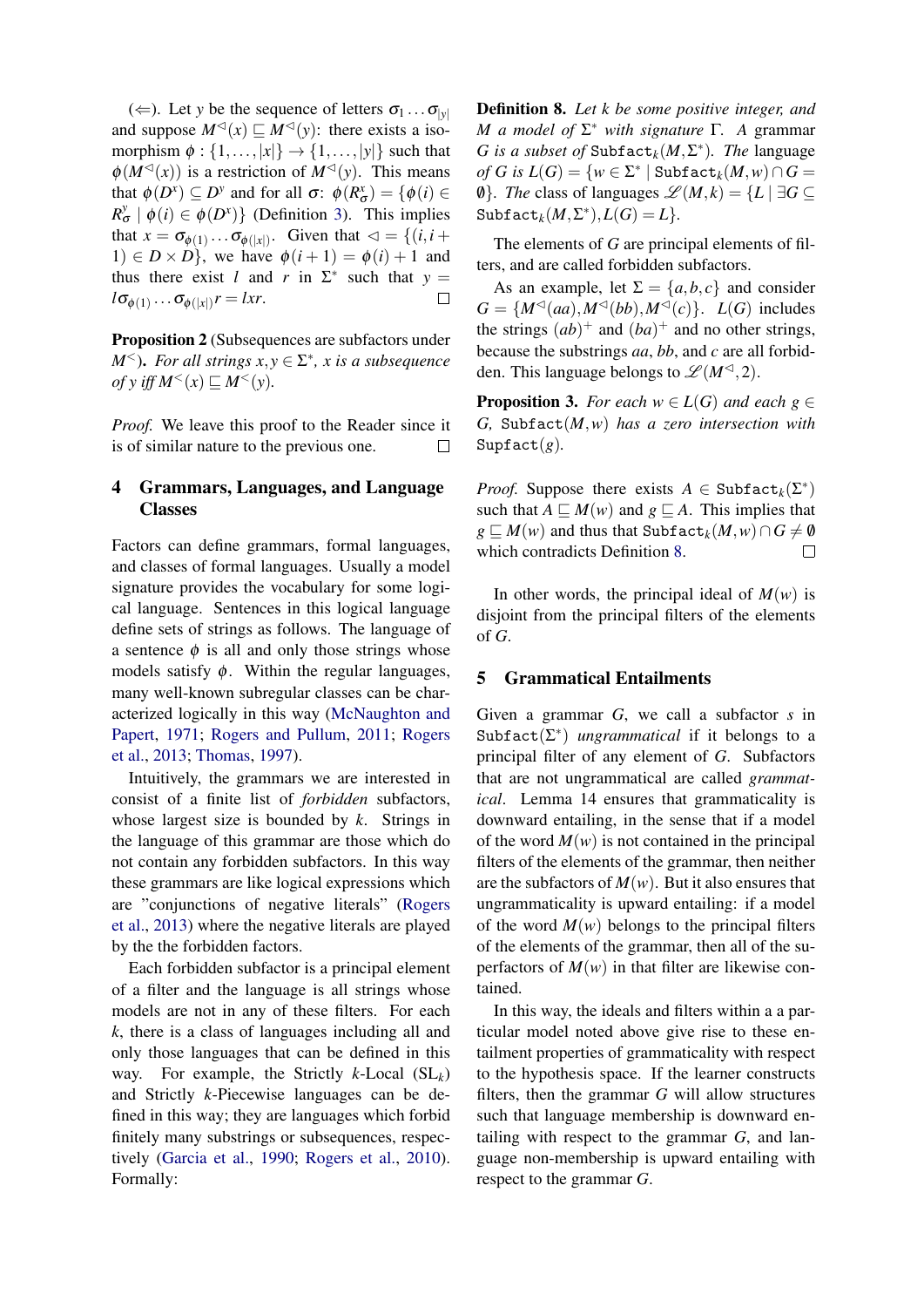<span id="page-5-0"></span>

Figure 3: The Structure ideals(blue) and filters(red) for a capitalized letter model.

### 5.1 Example: Text Capitalization

As an example, consider capitalized letters as discussed above. In an unconventional word model, each capital letter at some position *x* is represented as satisfying one of the relations  $R \in$  $\{a(x), b(x), \ldots, z(x)\}\$ as well as the unary relation capital(*x*). Thus the relation  $a(x)$  is true of both lowercase a and uppercase A, but  $a(x) \wedge$ capital $(x)$  is only true of uppercase A. Note also that in this model no position *x* of a structure can satisfy both predicates  $a(x)$  and  $b(x)$ . We return to this point in §[7.](#page-7-0)

Figure 2 showcases the relationship among these structures under a model *M*. The structure for A, [capital,a], contains as subfactors [capital], [a], [], and the empty structure (not shown). The empty structure is a subfactor of [], and [] in turn is a subfactor of [capital] and [a]. The subfactor  $[a]$  contains the subfactor  $[1, a]$ the domain element with no relations, but has superfactors [capital,a], which has one domain element and two relations, and [a][], which has two domain elements, and the first satisfying the property a. Subfactors and superfactors are listed above and below each other, respectively, with lines between them. Members of one ideal are noted with a blue checkmark, and members of a filter are noted by a red asterisk.

Applying this to the example in Figure [3,](#page-5-0) if the structure [capital,a] is grammatical, then all of its subfactors, such as [capital] and [a], and [] are grammatical. Since those are grammatical, each of their subfactors is also grammatical, which in this case is just  $[0]$ , shown in blue in Figure [3.](#page-5-0) Conversely, if the structure [a][] is known to be ungrammatical, then any structure which has it as a subfactor is also ungrammatical (in this example, [capital,a][], shown in Red in Figure [3.](#page-5-0) To see the importance, consider a string with only lowercase letters. In a connected model, the grammar would ban 26 forbidden factors (A,B,C,...), but the "capital" model bans just one, [capital].

## 5.2 Example: Long Distance Linguistic **Dependencies**

As another example, sequences of speech sounds as mentioned earlier may be decomposed into binary features based on their phonetic properties like anteriority  $(\pm$ ant — whether it occurs in the anterior of the vocal tract), stridency  $(\pm s \tau - w)$  whether it produces a highintensity fricative noise), or voicing  $(\pm \text{voi})$ whether it activates the vocal chords), among others [\(Hayes,](#page-9-13) [2009\)](#page-9-13). Each sound at some position *x* is represented as satisfying relations  $R \in$  $\{\pm \text{voi}(x), \pm \text{str}(x), \ldots, \pm \text{ant}(x)\}.$  Thus the relation  $+str(x)$  is true of both the sound s as in the first sound of "sue" and  $\int$ , as in "shoe", but  $+\text{str}(x) \wedge -\text{ant}(x)$  is only true of  $\int$ .

Note also that in this model no position *x* of a structure can satisfy both predicates  $+\text{str}(x)$  and −str(*x*). We return to this point in §[7](#page-7-0) below. We again use square brackets to delimit the domain elements and write the unary features within them, so a model representation like  $\begin{bmatrix} + \text{str} \\ + \text{ant} \end{bmatrix} \begin{bmatrix} + \text{str} \\ - \text{ant} \end{bmatrix}$ has the following visual representation:

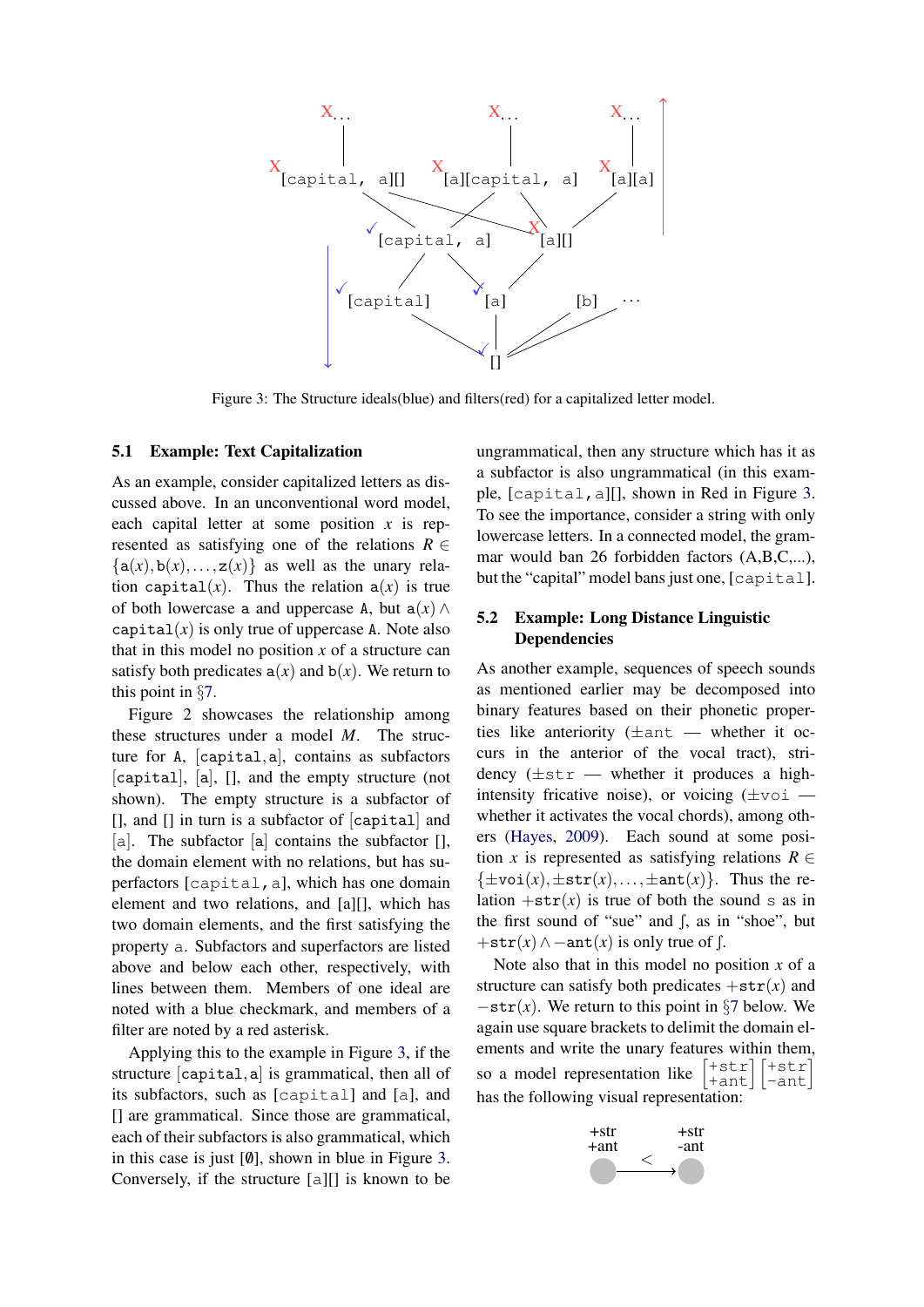<span id="page-6-0"></span>

Figure 4: Structure ideals(blue) and filters(red) for a phonological precedence model.

To ease the exposition, we will use square brackets to delimit the domain elements and write the unary relations within them instead of specifying the model in mathematical detail. In an unconventional subsequence word model, then, one possible structure of the subsequence  $s \dots$  is written +str||+str|<br>+ant||-ant| .

In many languages, the presence of certain segments is dependent on the presence of another segment. In Samala, subsequences like s...s are allowed but s... f are not, so words like ha**s**xintilawa**s** are allowed but words like hasxintilawas are not [\(Hansson,](#page-9-14) [2010\)](#page-9-14). In an unconventional model, banning structures of the form  $[+str]$   $[+str]$  is insufficient, since all these segments share that stridency property, while a structure like  $\begin{bmatrix} + \text{str} \\ + \text{ant} \end{bmatrix} \begin{bmatrix} + \text{str} \\ - \text{ant} \end{bmatrix}$ will distinguish them, since they disallow stridents which disagree on the  $\pm$ ant $(x)$  relations. The structure [+ant][-ant] however, is insufficient, since consonants like  $p, b, m$  have that feature, and would incorrectly ban acceptable strings. To see the importance, a conventional string model must ban multiple sibilant factors  $s$ [, $z$ [, $s$ 3, $z$ 3, $z$ ], while an unconventional model must just ban one,  $[+str$  $\begin{bmatrix} + \text{str} \\ + \text{ant} \end{bmatrix} \begin{bmatrix} + \text{str} \\ - \text{ant} \end{bmatrix}$ 

Figure [4](#page-6-0) showcases the relationship among these structures under a precedence model *M*<. The structure for  $\begin{bmatrix} +\text{str} \\ +\text{ant} \end{bmatrix}$  [+st r] contains as subfactors (among others)  $[+str][+str],$   $[+str][,$ [], and the empty structure (not shown). The empty structure is a subfactor of [], and [] in turn is a subfactor of  $[+ant]$  and  $[-str]$ , and so on.

If the structure  $\begin{bmatrix} + \text{str} \\ \text{+ant} \end{bmatrix} \begin{bmatrix} + \text{str} \\ \text{+ant} \end{bmatrix}$ is grammatical, then all of its subfactors, are grammatical, and so are their subfactors, in turn. Conversely, if the structure  $\begin{vmatrix} 15 & 1 \\ 7 & 21 \end{vmatrix}$ +str  $\begin{bmatrix} + \text{str} \\ + \text{ant} \end{bmatrix} \begin{bmatrix} + \text{str} \\ - \text{ant} \end{bmatrix}$ is known to be ungrammatical, then any structure which has it as a subfactor is also ungrammatical (for example,  $\sqrt{ }$ +voi +str +ant#  $\begin{bmatrix} + \text{str} \\ - \text{ant} \end{bmatrix}$ , where the first segment is also voiced  $+v$ oi), shown in Red in Figure [4.](#page-6-0)

The structure filters give the learner an advantage when confronting hypothesis spaces under a particular model. In particular, it allows the learner to prune vast swathes of the hypothesis space as it reaches for principal elements of features. If a learner identifies one structure as being grammatical, the learner may infer that all of its subfactors are also grammatical and not have to consider them. Alternatively, if the learner knows a structure is ungrammatical, it may infer that the ideals above it are also ungrammatical.

Generally, these reductions can be exponential: an alphabet of size  $2^n$  can be represented with *n* unary relations in the model signature. However, this exponential reduction does not necessarily make learning any easier. The reason for this is that the size of  $\text{Subfact}_{k}(M,\Sigma^{*})$  equals  $\sum_{i=1}^{k} (2^n)^i$  where *n* is the number of unary relations. Since a grammar is defined as a subset of  $\text{Subfact}_{k}(M,\Sigma^{*})$ , the number of considered grammars is thus very large. Therefore, the problem of how to search this space effectively is paramount.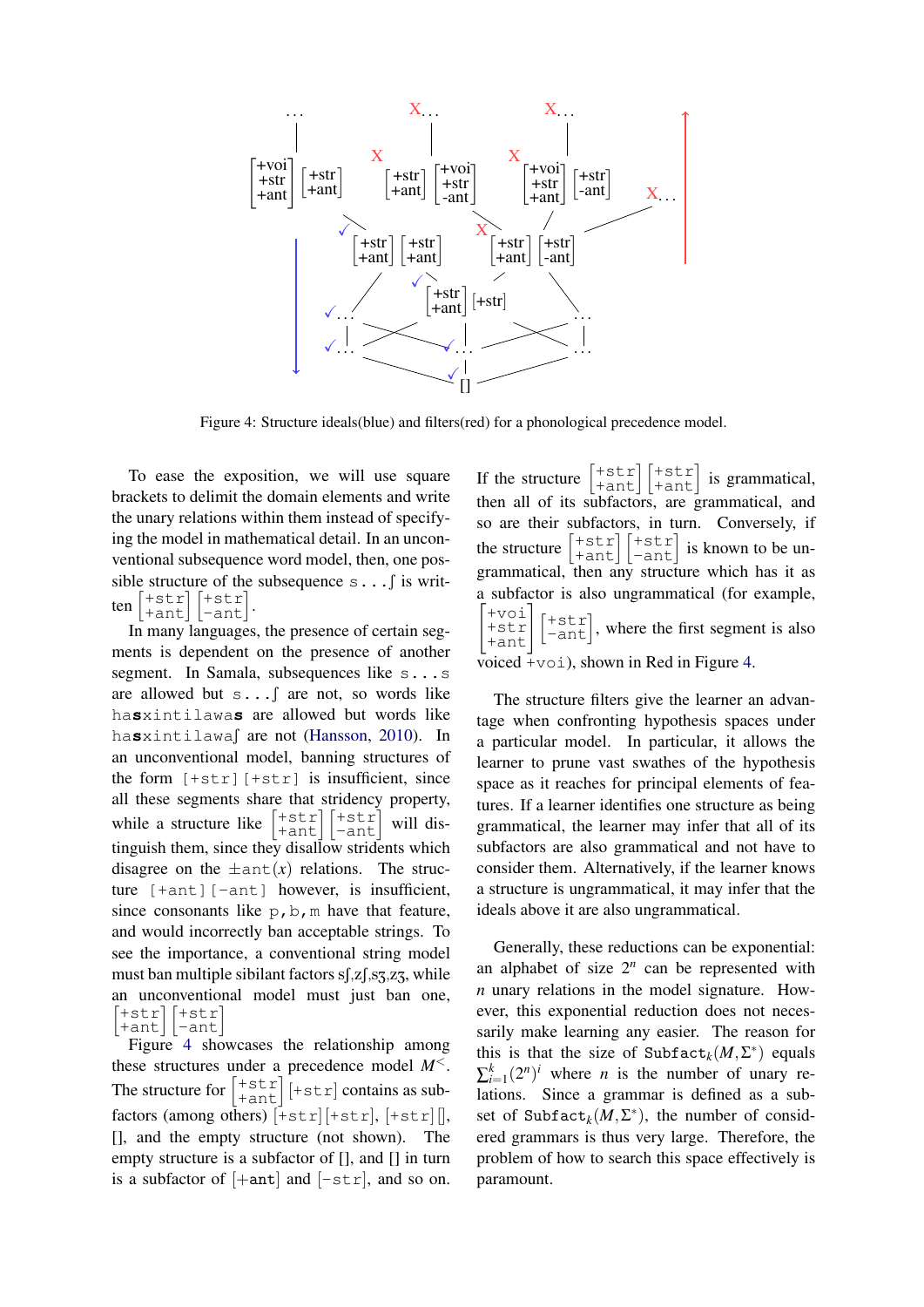#### 6 The Learning Problem

For some  $M, k$ , is  $\mathscr{L}(M, k)$  learnable from positive data? The short answer is Yes [\(Heinz,](#page-9-6) [2010;](#page-9-6) [Heinz et al.,](#page-9-7) [2012\)](#page-9-7). The solution presented in these papers can be thought of as using the function Subfact<sub>k</sub> $(M, w)$  to identify permissible *k*-factors in words *w* in the positive data. The *k*-factors that are not permissible are forbidden. With sufficient positive data, such a learning algorithm will converge to a grammar that generates any target language in the class. While this solution is sound in theory, when the space of *k*-factors is very large, it is not practical. Here, we make clear the problem the learning algorithm solves.

We state the learning problem not in terms of converging to a correct grammar in the limit as previously studied, but instead of returning an 'adequate' grammar given a finite positive sample. Determining what counts as an adequate grammar is what [\(De Raedt,](#page-9-15) [2008\)](#page-9-15) calls a Quality Criterion. Definition 9 (The Learning Problem). *Fix* Σ*,*

<span id="page-7-2"></span>*model M, and positive integer k. For any language*  $L \in \mathcal{L}(M, k)$  *and for any finite*  $D \subseteq L$ *, return a grammar G such that*

- 1. *G* is consistent, that is, it covers the data:  $D \subseteq$ *L*(*G*);
- 2.  $L(G)$  is a smallest language in  $\mathscr L$  which covers the data: so for all  $L \in \mathcal{L}$  where  $D \subseteq L$ , we have  $L(G) \subseteq L$ ; and
- 3. *G* includes structures *S* that are restrictions of structures  $S'$  included in other grammars  $G'$ that also satisfy  $(1)$  and  $(2)$ : for all  $G'$  satisfying the first two criteria for all  $S' \in G'$ , there exists *S*  $\in$  *G* such that *S*  $\subseteq$  *S'*.

The first criterion is self-explanatory. The second criterion is motivated by Angluin's (1980) analysis of identification in the limit. The third criterion requires that the grammar contain the most "general" subfactors. An example will help illustrate this criterion.

Consider again the grammar  $G =$  ${M^{\triangleleft}(aa), M^{\triangleleft}(bb), M^{\triangleleft}(c)}$  with  $\Sigma = \{a, b, c\}.$  $L(G)$  is the same as  $L(H)$  where  $H =$  ${M^{\triangleleft}(aa), M^{\triangleleft}(bb), M^{\triangleleft}(ac), M^{\triangleleft}(cc), M^{\triangleleft}(cc)},$ 

 $M^{\lhd}(ca)$ ,  $M^{\lhd}(cb)$ . In *H* all the forbidden subfactors are of size 2, whereas *G* encapsulates all of the 2-factors in  $H$  which include  $c$  with a single 1-factor  $M^{\triangleleft}(c)$ . Both grammars *G* and *H* may satisfy criteria (1) and (2) but *H* would not satisfy criterion (3) because of *G*.

### <span id="page-7-0"></span>7 A Bottom-Up Learning Algorithm

[\(De Raedt,](#page-9-15) [2008\)](#page-9-15) identifies two directions of inference: specific-to-general (i.e., 'top-down') and general-to-specific (i.e., 'bottom-up'). Since we are trying to find the most general subfactors, topdown inference has the potential to consider exponentially many more subfactors than bottom-up inference. It makes mores sense to traverse bottomup, that is, from the most general subfactors possible to the most specific. Additionally, once a subfactor is identified as an element of the grammar, none of its superfactors (elements of its principal filter) need to be considered further.

A bottom-up learner is shown in Algorithm [1.](#page-7-1) Its input is a positive data sample *D* and an integer *k* that identifies the upper bound on the size of the subfactors.

```
Data: positive sample D, empty structure s_0,
max constraint size k
Result: G, a set of constraints
Q \leftarrow \{s_0\};G \leftarrow \emptyset;V \leftarrow \emptyset;
while Q \neq \emptyset do
      s \leftarrow Q.dequeue();
      V \leftarrow V \cup \{s\};if ∃x ∈ D such that s ⊆ x then
             S \leftarrow NextSupFact(s);
             S' \leftarrow \{ s \in S \mid s \leq k \wedge (\neg \exists g \in G) [g \sqsubseteq s] \wedge s \not\inV};
             Q.enqueue(S
0
);
      end
      else
             G \leftarrow G \cup \{s\};\mathbb{R}end
end
return G;
```
<span id="page-7-1"></span>Algorithm 1: Bottom-up learning algorithm for lattice-structured constraints

<span id="page-7-3"></span>

Figure 5: Pruning the hypothesis space

The algorithm makes use of a queue *Q*, which is initialized to contain just the empty structure *s*0. It also initializes two empty sets: *G*, the grammar that will ultimately be returned, and *V*, the set of 'visited subfactors'. The subfactors in *Q* are con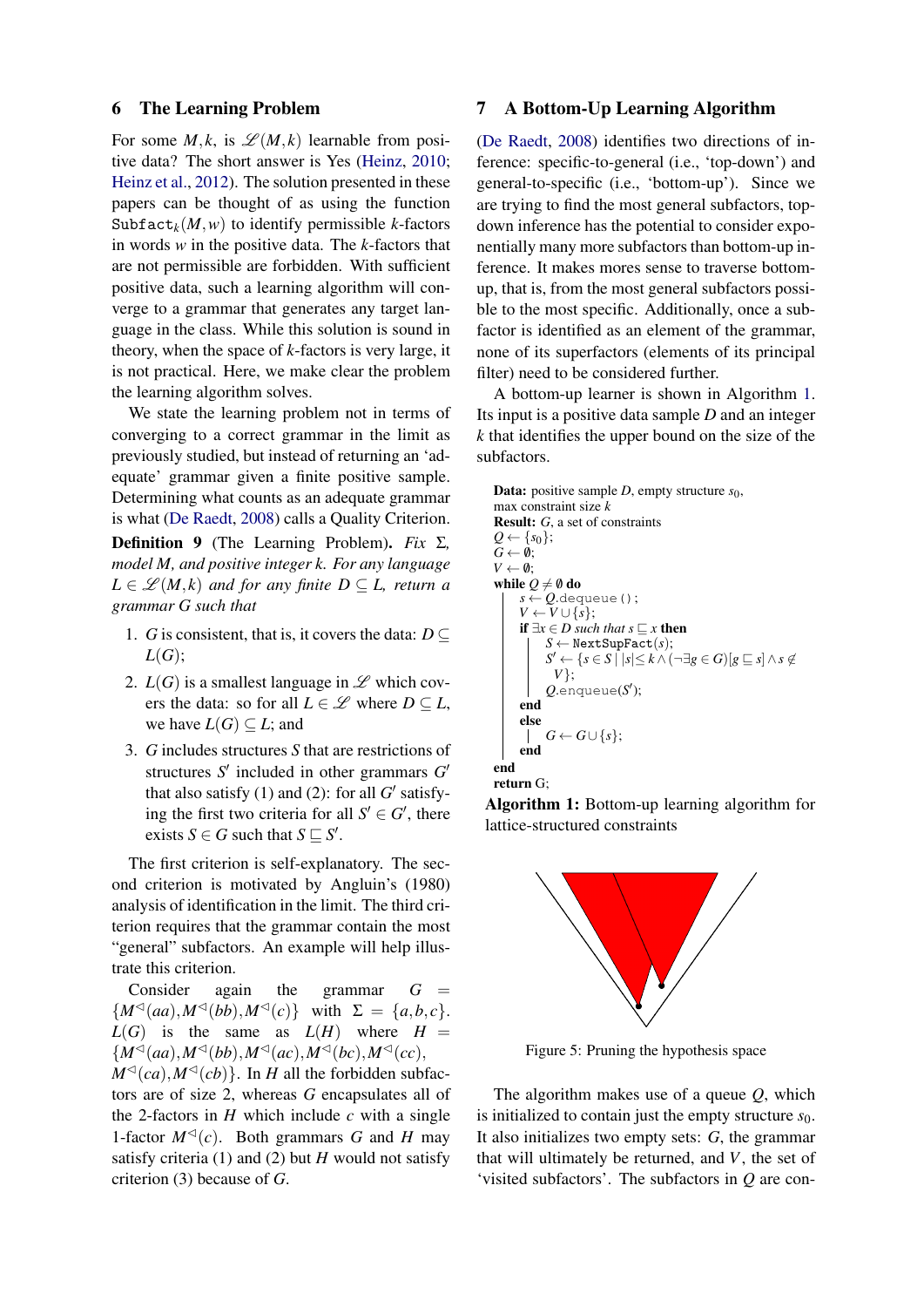sidered one at a time, in order, and as each subfactor *s* is considered it is added to *V*. If *s* is not a subfactor of the model of any word in the positive sample *D* (i.e., not contained by any data point in *D*), then it is added to the grammar *G*.

If *s* is a subfactor of the sample, it is sent to the function NextSupFact, which returns a set of *least* superfactors for *s*. For concreteness,  $NextSupFact(s)$  may be defined formally as follows:

 $\texttt{NextSupFact}(s) = \{ S \in \texttt{Subfact}_k(\Sigma^*) \mid s \sqsubseteq s \}$  $S, \neg \exists S' [s \sqsubseteq S' \sqsubseteq S]$ .

Practically NextSupFact will be defined constructively so that each subfactor in  $\texttt{Subfact}_{k}(\Sigma^*)$ is constructed only once as needed. Thus, not only will it not be needed to store the whole set Subfact<sub>k</sub>( $\Sigma^*$ ) in memory, but the set *V* may be excluded from the algorithm as well.

This set of superfactors is then filtered by the following criteria: they must be smaller than  $k+1$ , they must contain no element of *G* as a subfactor, and they must not have been previously considered (i.e., they cannot be in *V*). Those structures that survive this filter are added to *Q*. This procedure continues until there are no more structures left to consider in *Q*.

**Theorem 1.** *For any*  $L \in \mathcal{L}(M, k)$ *, and any finite set*  $P \subseteq L$  *provided as input to Algorithm [1,](#page-7-1) it returns a grammar G satisfying Definition [9.](#page-7-2)*

*Proof.* Consider any  $x \in D$ . Algorithm 1 only adds elements to *G* that are not subfactors of *x*, so  $x \notin$  Supfact(*G*). Thus  $x \in L(G)$  and  $D \subseteq L(G)$ , satisfying Condition (1).

Consider any  $L' \in \mathcal{L}$  with  $D \subseteq L'$ . To show  $L = L(G) \subseteq L'$ , consider any  $w \in L$ . Then  $Subfact(w) \subseteq Subfact(D)$  and  $Subfact(D) \subseteq$  $\text{Subfact}(L')$  since  $D \subseteq L$ . Then  $\text{Subfact}(w) \subseteq$ Subfact(*L'*). Hence,  $w \in L'$ , and so  $L \subseteq L'$ , satisfying Condition (2).

For condition (3), we use the fact that elements in the grammar *G* were in Q at some point. Suppose *s*, *s'* are subfactors such that  $s \in G$ ,  $s' \sqsubseteq s$ , and  $(\neg \exists x \in D)[s' \sqsubseteq M(x)].$  Since  $s \in G$ , then at some point  $s \in Q$ .

If  $s' \sqsubseteq s$  then  $s'$  will be added to Q before *s* is generated by NextSupFact. Because *Q* is a queue, *s'* will also be removed from *Q* before *s* is generated by NextSupFact. Since s' is not contained by any  $M(x)$  with  $x \in D$ , it will be added to *G*. When *s* is generated by NextSupFact, it will not pass the filter because it fails the second criterion since  $s' \sqsubseteq s$  and  $s' \in G$ . Then *s* is never added to *Q*, and therefore  $s \notin G$ , contra our original assumption. Thus Condition (3) is satisfied.  $\Box$ 

One aspect of the algorithm to highlight is that when a subfactor *g* is added to *G*, it is not added to *Q*. Consequently, NextSupFact $(g)$  is never added to *Q*. In this way, finding elements of *G* prunes the remainder of the space to be searched (see figure [5\)](#page-7-3). In general, it is not the case that every element in the principal filter of *g* will not be generated by NextSupFact since some of these elements may belong to  $NextSupFact(x)$  for other subfactors *x* on the *Q*. We expect subfactors on the 'border' of  $\text{Supfact}(g)$  to be generated in this way (and then they are filtered out). This pruning, especially when the subfactors are quite general, can significantly reduce the remaining space to be traversed.

In regard to efficiency, in the worst case, the elements of *G* are all very specific subfactors and are greatest elements of Subfact<sub>k</sub>( $\Sigma^*$ ). In this case, every subfactor Subfact $_k(\Sigma^*)$  will be added to *Q* and the time complexity is thus exponential. However, we are primarily interested in the case when  $\text{Subfact}_k(D)$  are a small proportion of Subfact<sub>k</sub>( $\Sigma^*$ ). This constitutes an example of data sparsity. In this case, we believe the elements of the target grammar will be much 'lower' in the partial order and thus will be found much more quickly. Determining what conditions on Subfact<sub>*k*</sub>(*D*) and Subfact<sub>*k*</sub>( $\Sigma^*$ ) result in a polynomial time run in the size of *D* is a focus of current research activity.

Another area of active research is developing a recipe for the NextSupFact function for models with a successor or precedence order relation and arbitary unary relations. The basic idea underlying the bottom-up algorithm is to develop a spanning tree for the poset  $\text{Subfact}(\Sigma^*)$  and to traverse this tree in a breadth-first manner. The function NextSupFact helps control this search. Ideally, NextSupFact would only generate each subfactor once, which obviates the need to store visited subfactors in *V*. This can be accomplished to some extent in different ways. For incompatible unary relations, like a and b in our capitalization example, NextSupFact can be defined to prevent adding property a to a position that already satisfies property b.

For compatible unary relations, like a and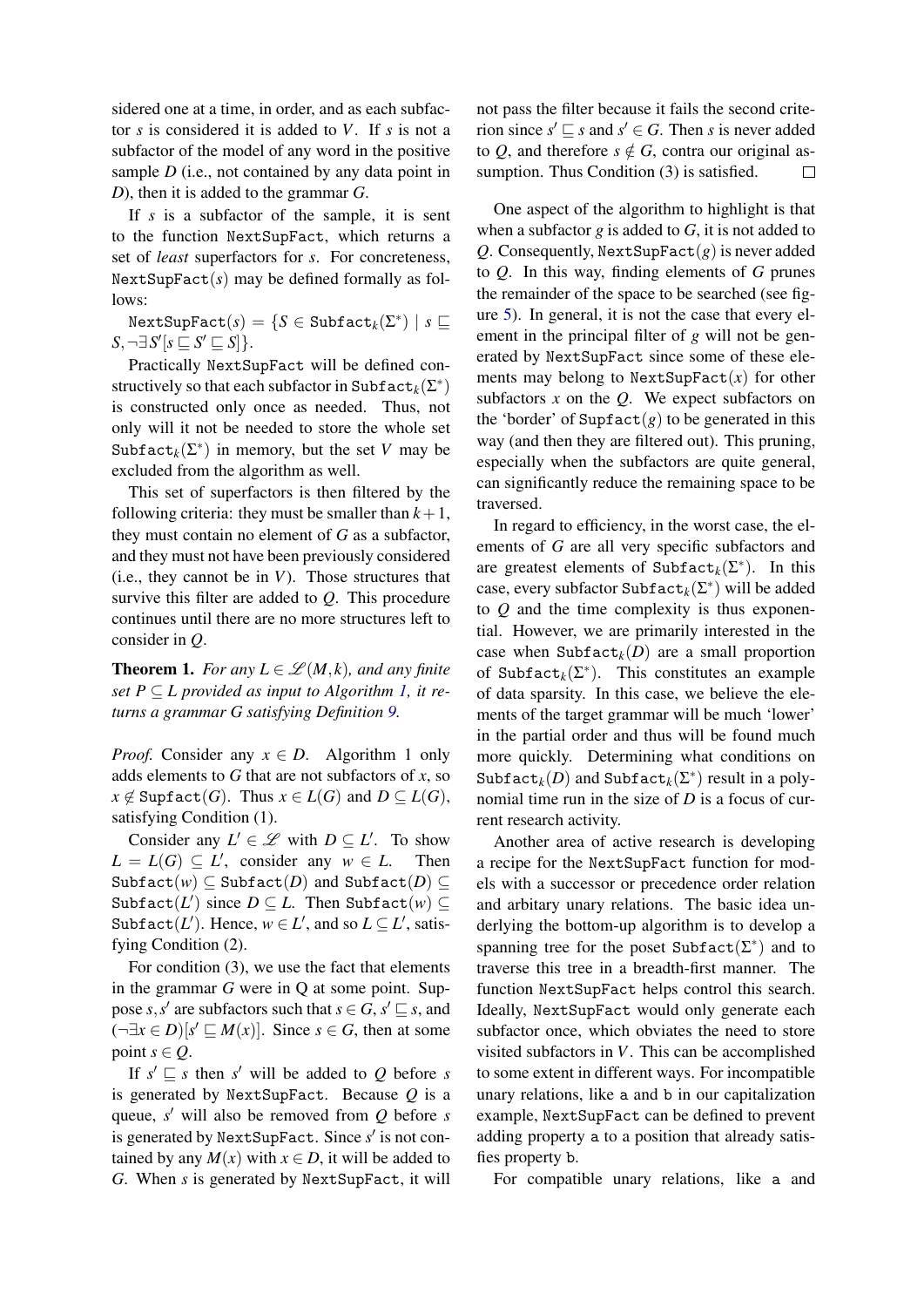capital in our capitalization example, an ordering over the unary relations such as  $a < b <$ capital can help eliminate generating the same subfactor in different ways. For example, if NextSupFact is defined to only add 'lesser' unary relations to positions that already have them then it would only output [capital,a] given the subfactor [a] as input. On the other hand, when given as input the subfactor [capital], it could not add any unary relation to this position.

## 8 Conclusion

In this paper, we considered the problem of learning formal languages defined as the complement of the union of finitely many principal filters, whose principal elements make up the grammar. This is one way to characterize the Strictly *k*-Local and Strictly *k*-Piecewise languages, but the generalization here lets us consider enriched representations of strings where different elements in a string can be said to share properties. it also lets us learn the shortest forbidden substrings in *SL<sup>k</sup>* [\(Ron](#page-9-16) [et al.,](#page-9-16) [1996\)](#page-9-16) This is useful in many applications where domain-specific knowledge is available and should be taken advantage of. Such enriched representations, however, have a drawback. The number of subfactors is large which makes identifying the principal elements of the filters difficult. This paper showed that the partial ordering of the subfactors motivates a bottom-up learning algorithm which finds the least subfactors whose filters do not include the positive data.

## Acknowledgments

We would like to thank James Rogers for very helpful discussion on the notion of subfactor. This work was supported by NIH grant #R01HD87133-01 to JH.

## References

- Dana Angluin. 1980. Inductive inference of formal languages from positive data. *Information Control*, 45:117–135.
- <span id="page-9-0"></span>J. Richard Büchi. 1960. Weak second-order arithmetic and finite automata. *Mathematical Logic Quarterly*, 6(1-6):66–92.
- <span id="page-9-15"></span>Luc De Raedt. 2008. *Logical and Relational Learning*. Springer-Verlag Berlin Heidelberg.
- <span id="page-9-8"></span>Herbert B. Enderton. 2001. *A Mathematical Introduction to Logic*, 2nd edition. Academic Press.
- <span id="page-9-12"></span>Pedro Garcia, Enrique Vidal, and José Oncina. 1990. Learning locally testable languages in the strict sense. In *Proceedings of the Workshop on Algorithmic Learning Theory*, pages 325–338.
- <span id="page-9-11"></span>Saul Gorn. 1967. Explicit definitions and linguistic dominoes. In *Systems and Computer Science*, pages 77–115, Toronto. University of Toronto Press.
- <span id="page-9-14"></span>Gunnar Hansson. 2010. *Consonant Harmony: Long-Distance Interaction in Phonology*. Number 145 in University of California Publications in Linguistics. University of California Press, Berkeley, CA. Available on-line (free) at eScholarship.org.
- <span id="page-9-13"></span>Bruce Hayes. 2009. *Introductory Phonology*. Wiley-Blackwell.
- <span id="page-9-6"></span>Jeffrey Heinz. 2010. String extension learning. In *Proceedings of the 48th Annual Meeting of the Association for Computational Linguistics*, pages 897– 906, Uppsala, Sweden. Association for Computational Linguistics.
- <span id="page-9-7"></span>Jeffrey Heinz, Anna Kasprzik, and Timo Kötzing. 2012. Learning with lattice-structured hypothesis spaces. *Theoretical Computer Science*, 457:111– 127.
- <span id="page-9-1"></span>Colin de la Higuera. 2010. *Grammatical Inference: Learning Automata and Grammars*. Cambridge University Press.
- <span id="page-9-2"></span>Leonid Libkin. 2004. *Elements of Finite Model Theory*. Springer.
- <span id="page-9-9"></span>Robert McNaughton and Seymour Papert. 1971. *Counter-Free Automata*. MIT Press.
- <span id="page-9-10"></span>James Rogers. 2003. Syntactic structures as multidimensional trees. *Research on Language and Computation*, 1(3-4):265–305.
- <span id="page-9-4"></span>James Rogers, Jeffrey Heinz, Gil Bailey, Matt Edlefsen, Molly Visscher, David Wellcome, and Sean Wibel. 2010. On languages piecewise testable in the strict sense. In *The Mathematics of Language*, volume 6149 of *Lecture Notes in Artifical Intelligence*, pages 255–265. Springer.
- <span id="page-9-5"></span>James Rogers, Jeffrey Heinz, Margaret Fero, Jeremy Hurst, Dakotah Lambert, and Sean Wibel. 2013. Cognitive and sub-regular complexity. In *Formal Grammar*, volume 8036 of *Lecture Notes in Computer Science*, pages 90–108. Springer.
- <span id="page-9-3"></span>James Rogers and Geoffrey K. Pullum. 2011. Aural pattern recognition experiments and the subregular hierarchy. *Journal of Logic, Language and Information*, 20:329–342.
- <span id="page-9-16"></span>Dana Ron, Yoram Singer, and Naftali Tishby. 1996. The power of amnesia: Learning probabilistic automata with variable memory length. *Machine Learning*, 25(2-3):117–149.